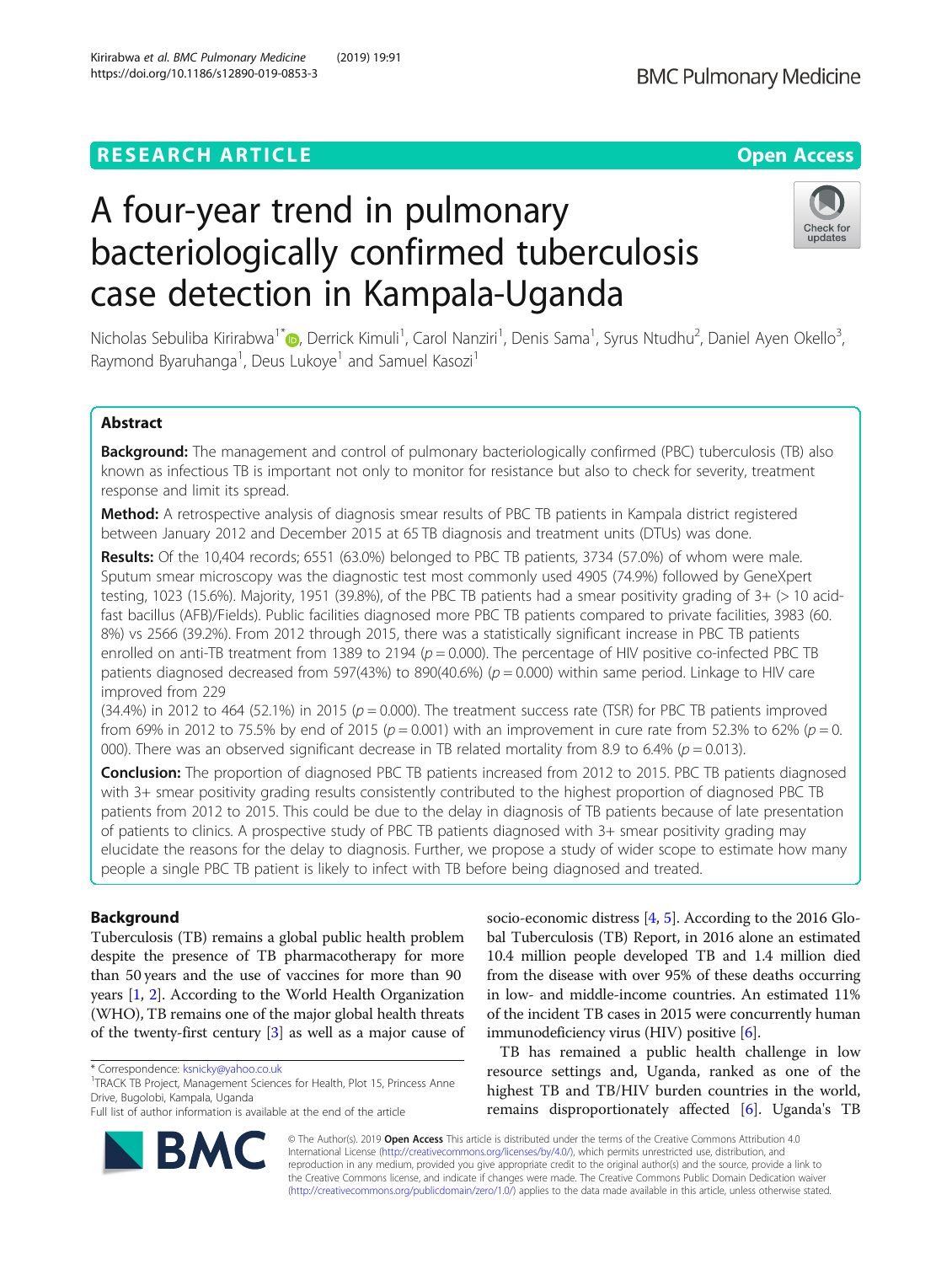prevalence is estimated at 253 per 100, 000 population [[6\]](#page-6-0). Since 1998, the Uganda National Tuberculosis and Leprosy Program (NTLP) has implemented a series of WHO TB control strategies. The first of which was the Directly Observed Treatment Short Course (DOTS) strategy, which allows patients to take their daily drugs under the observation of health professionals, thereby improving treatment compliance and increasing the cure rate [[7](#page-6-0), [8\]](#page-6-0). This was replaced by the more comprehensive Stop TB Strategy implemented in 2006, followed by the End TB Strategy in 2015, to address the emerging challenges of drug-resistant TB, TB/HIV co-infection and the incorporation of new diagnostic tests, such as GeneXpert [\[9](#page-6-0)].

Reports have shown that PCB TB patients are more likely to transmit TB to susceptible hosts compared to those with a bacteriologically negative status [[10\]](#page-7-0). A high proportion of PBC TB cases might imply more reliance on bacteriological examination to diagnose TB or a delay in diagnosis of both extrapulmonary (EP) and clinical pulmonary (PCD) TB which with time become easier to diagnose bacteriologically. On the other hand, low proportions may reflect several gaps in diagnosis such as lack of capacity by the program to accurately diagnose TB through bacteriological examination. Such programs majorly rely on clinical diagnosis basing on the presence of radiographic abnormalities on the radiograph or based on a high index of clinical suspicion which carries along with risks of falsely treating patients with other conditions for tuberculosis [\[11](#page-7-0)].

Although the proportion contributed by PBC TB patients to the total case notification is important in the monitoring of the quality of the national program, the trend of their notification has not been carefully studied to further inform the epidemiology of TB in this setting. We sought to determine the trend and outcomes of PBC TB over the four-year period of January 2012 –December 2015 in Kampala City.

# Methods

#### Study design

This retrospective analysis examined TB patient-records in Kampala district for the calendar years January 2012 to December 2015. This audit was conducted at all of the six TB control divisions in Kampala district (Mulago, Central, Nakawa, Kawempe, Lubaga, and Makindye).

# Study site

Data were collected from 65 TB diagnosis and treatment units (DTUs) in the six TB control divisions of Kampala district.

Kampala has a total population of approximately 1.5 million inhabitants by night; estimated to double during the day due to large numbers of people that come to work, conduct various business, or seek various services. Kampala district is surrounded by Wakiso district. A good proportion of TB patients come to seek medical services from Wakiso to Kampala [[12](#page-7-0)]. National data shows that the burden of TB in Kampala is disproportionately high compared to the other districts in the country [[13](#page-7-0)]. While the population of Kampala accounts for 4.3% of the national population, 17% of the total number of TB cases that are reported to the Ministry of Health derive from Kampala [\[13](#page-7-0)].

# Study population

All TB patients registered between January 2012 and December 2015 among the 65 DTUs in Kampala were included and their bacteriological status was collected.

#### Data variables, collection, and source of data

Information on smear results and demographics such as age, sex, and place of residence were collected from the Unit TB patients register. Data on patient bacteriological status (PBC, PCD or EP) and HIV status were abstracted and matched from both the health unit and laboratory TB registers. For this study, a smear diagnosis of 1+ represents 9 Acid Fast Bacilli (AFB)/100 fields (scanty), 2+ represents 10–99 AFB/Fields (moderate) and 3+ represents > 10 AFB/Fields (numerous). For the purpose of the study, TB/HIV patients that were documented to have received Co-trimoxazole preventive therapy (CPT) or Antiretroviral therapy (ART) were considered as linked to HIV care. Treatment outcomes (cured, completed, died, lost to follow up, not evaluated and failure) of patients were also abstracted. Patients with a cure or completed outcome were categorized to have completed treatment successfully (treatment success rate) while other categories were classified as unfavorable patient outcomes.

#### Data entry and statistical analysis

A two-person independent data cleaning and verification was conducted in the health facilities. Errors and omissions in the data were corrected using primary data source documents at the DTUs. The data were coded and entered by trained data entry clerks under the supervision of the investigators into a pre-prepared computer Excel document. The Excel document was merged and exported to a Statistical Package for the Social Sciences (SPSS) version 16 software for subsequent analysis. Frequencies were tabulated to determine the trends of PBC TB by six TB control divisions, sex and age group. Mantel–Haenszel Chi Statistics and Odds ratios were calculated at 95% confidence intervals to test relevant relationships. The national average PBC TB notification rate over the four-year period was used to classify divisions as having a PBC TB notification rate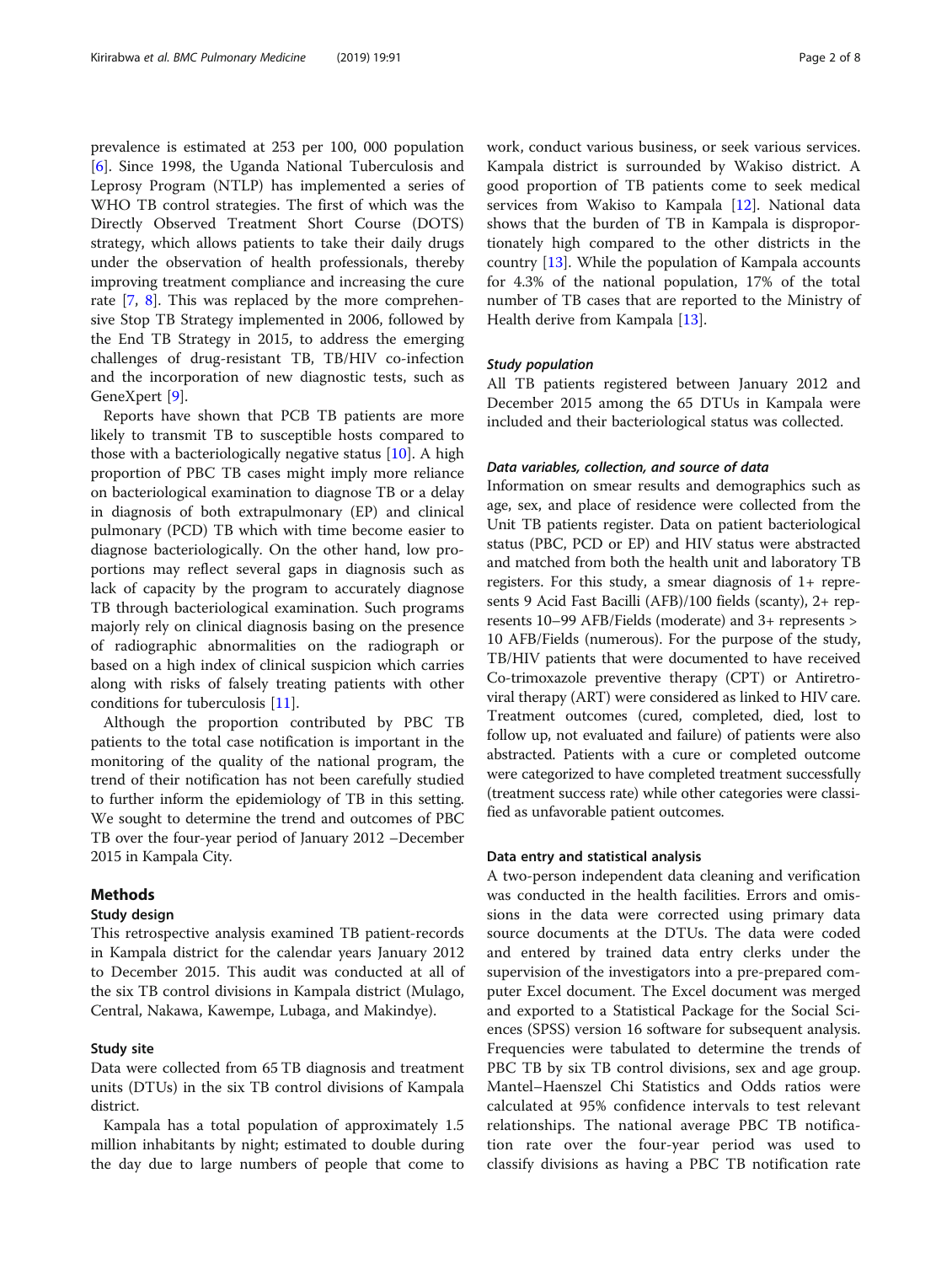of either above or below the national average PBC TB notification rate.

# Results

We assessed a total of 10,404 records of TB patients from the 65 active DTUs in the five divisions of Kampala during the period of January 2012 to December 2015. Of the 10,404 records of TB patients; 6551 (63.0%) were PBC, 2207 (21.2%) were pulmonary clinically diagnosed (PCD) and 1343 (12.9%) were extrapulmonary (EP) while 2.9% had no documentated classification of TB in the register.

The PBC TB patients had a mean age of 31.92 (SD ±11.24) years. The majority of PBC TB patients were male, 3734(57.0%). PBC TB patients contribution by division from highest to lowest was Kawempe, Lubaga, Makindye, Nakawa, and Central respectively, (see Table 1 for details). About 74.9% of all PBC TB patients were diagnosed by sputum smear microscopy test, 15.6% were diagnosed by GeneXpert testing, and only four patients (0.1%) were diagnosed by culture testing. The remaining records were undocumented and classified as unknown.

#### Trends of TB patient enrollment by disease classification

Throughout the period of January 2012 to the end of 2015, the number of PBC TB patients enrolled for treatment per year increased from 1389 (58.4%) to 2194 (66.8%) ( $p = 0.000$ ). The number of PCD TB patients enrolled on anti-TB treatment was also observed to have attained a statistically significant increase per year from 418 (17.6%) to 745 (22.7%) patients between the years under review. While the number of EP TB patients and those with unknown disease classification had a statistically significant decrease per year from 437 (18.4%) and 136 (5.7%) to 342 (10.4%) and 5 (0.2%) respectively, (Table [2\)](#page-3-0).

### Diagnostic tests done for PBC cases

Diagnosis methods included; microscopy, GeneXpert, and culture. There was a decreasing trend in the use of microscopy and an increasing trend in the use of GeneXpert between 2012 and 2015. In 2012, all PBC TB patients diagnosed by microscopy were 1289 (92.8%) vs 1377 (62.8%) in 2015. The proportion of PBC patients diagnosed with GeneXpert increased from 66 (5.3%) in 2013 to 610 (27.8%) in 2015 (Table [3\)](#page-3-0).

#### Sputum smear positivity grading

There was a percentage decline in PBC TB patients diagnosed with sputum smear positivity grade results of 3  $+$  ( $>$  10 AFB/Fields) and 2 $+$  (10–99 AFB/Fields) per year from 42.1% in 2012 to 38.3% in 2015 ( $p = 0.215$ ) and 31.7% in 2012 to 30.4% in 2015 ( $p = 0.291$ ) respectively. Those with sputum smear positivity grade results of 1+

Table 1 Characteristics of all pulmonary bacteriologically confirmed TB patients who registered between January 2012 and December 2015

| Background characteristics           | n(%)                 |
|--------------------------------------|----------------------|
| Total, n                             | 6551                 |
| Residence of TB patients by division |                      |
| Kawempe                              | 1807(27.6)           |
| Lubaga                               | 1206(18.4)           |
| Makindye                             | 1140(17.4)           |
| Nakawa                               | 649(9.9)             |
| Central                              | 401(6.1)             |
| Others                               | 1348(20.6)           |
| Sex                                  |                      |
| Female                               | 2817(43.0)           |
| Male                                 | 3734(57.0)           |
| Age (years)                          |                      |
| < 5                                  | 20(0.3)              |
| $5 - 19$                             | 605(9.2)             |
| $20 - 34$                            | 3572(54.5)           |
| $35 - 49$                            | 1872(28.6)           |
| $50 - 64$                            | 358(5.5)             |
| > 65                                 | 96(1.5)              |
| Missing                              | 28(0.4)              |
| Mean Age                             | $31.92 \pm SD$ 11.24 |
| HIV serostatus                       |                      |
| Positive                             | 2843(43.4)           |
| Negative                             | 3593(54,6)           |
| Unknown                              | 115(1.76)            |
| Diagnostic test                      |                      |
| Sputum smear microscopy              | 4905(74.9)           |
| GeneXpert test                       | 1023(15.6)           |
| Culture test                         | 4(0.1)               |
| Unknown                              | 619(9.4)             |
| Type of facility                     |                      |
| Private                              | 2566(39.2)           |
| Public                               | 3985(60.8)           |

Source: Primary Data. TB-Tuberculosis, HIV-Human Immunodeficiency Virus

(9 AFB/100 fields) had a significant increase from 26.1% in 2012 to 31.3% in 2015 ( $p = 0.003$ ), (See details in Table [4\)](#page-4-0).

# Diagnosis of PBC TB by facility type

Findings showed more PBC TB patients diagnosed from public facilities compared to private facilities (See Table 1). Throughout the years 2012 to 2015, the percentage of PBC TB patients diagnosed from public facilities increased from 790 (56.9%) to 1465 (66.8%),  $(p = 0.000)$ .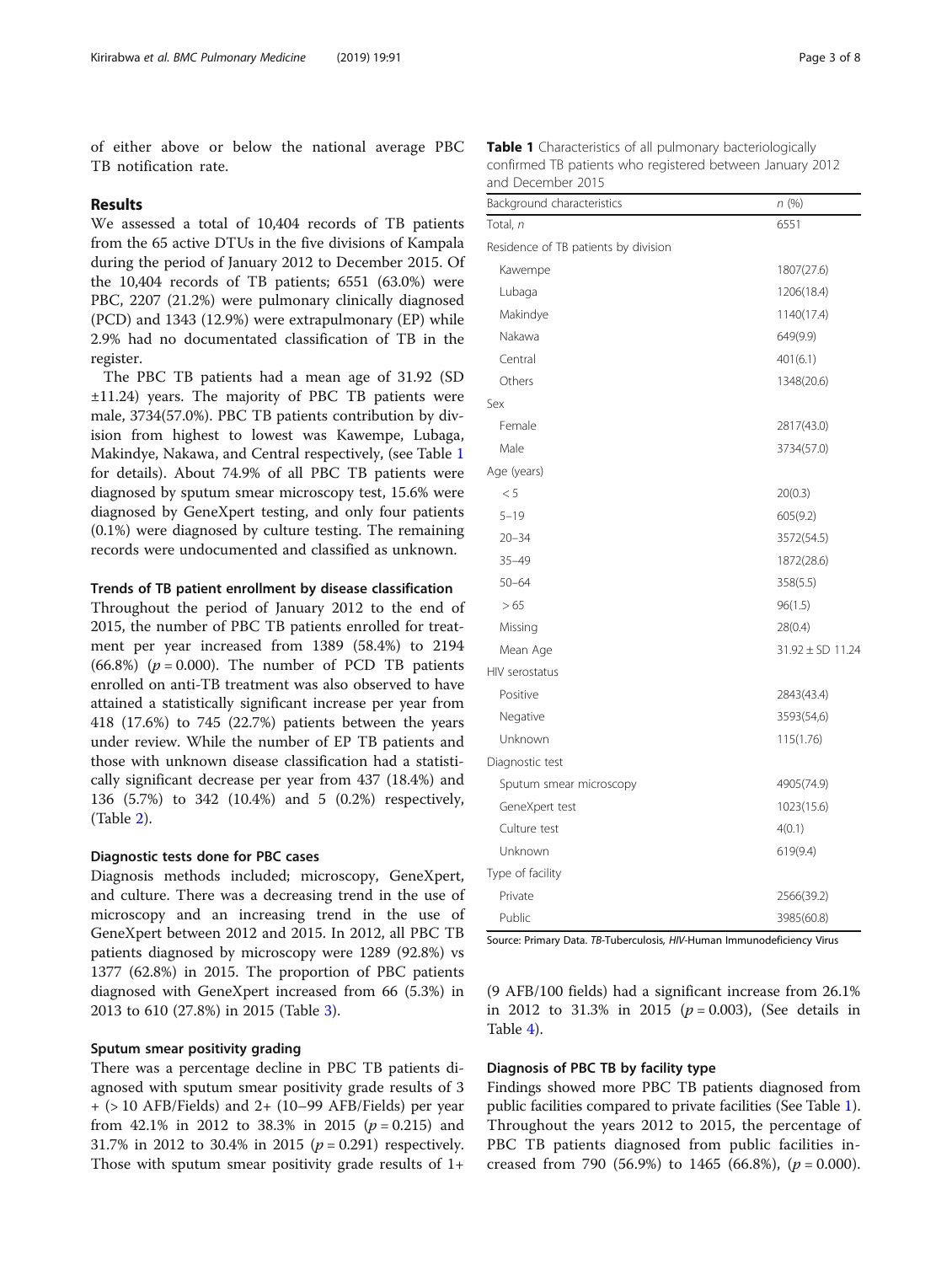| Characteristic | 2012<br>n(%) | 2013<br>n(%) | 2014<br>n(%) | 2015<br>n(%) | P value            |
|----------------|--------------|--------------|--------------|--------------|--------------------|
| PBC            | 1389 (58.4)  | 1244 (55.8)  | 1724 (68.7)  | 2194 (66.8)  | 0.000 <sup>a</sup> |
| PCD            | 418 (17.6)   | 568 (25.5)   | 476 (19.0)   | 745 (22.7)   | $0.005^{\circ}$    |
| FP             | 437 (18.4)   | 319 (14.3)   | 245 (9.8)    | 342 (10.4)   | 0.000 <sup>a</sup> |
| Unknown        | 136 (5.7)    | 97(4.4)      | 65(2.6)      | 5(0.2)       | 0.000 <sup>a</sup> |

<span id="page-3-0"></span>Table 2 Patient started on anti-TB treatment by TB diagnostic class

Source: Primary Data, 95% Confidence Interval. TB-Tuberculosis, PBC-Pulmonary Bacteriologically Confirmed Tuberculosis, PCD-Pulmonary Clinically Diagnosed Tuberculosis, EP-Extrapulmonary Tuberculosis <sup>a</sup>

<sup>a</sup>Statistically Significant Variable

Meanwhile, the percentage of PBC TB patients diagnosed from private facilities decreased from 599  $(43.1\%)$  to 729  $(33.2\%)$ ,  $(p = 0.000)$ , (See details in Table [5](#page-4-0)).

# HIV status for PBC TB patients and linkage to HIV care services

Although there was an increase in absolute numbers of PBC TB patients that tested HIV positive, a decline in the proportion that tested HIV positive was observed from 597 (43%) to 890 (40.6%) between 2012 and 2015 respectively ( $p = 0.000$ ). The number of PBC TB/HIV co-infected patients linked to care improved from 229  $(34.4\%)$  in 2012 to 464 (52.1%) in 2015 ( $p = 0.000$ ). The proportion of PBC TB/HIV co-infected patients on CPT improved from 225 (37.7%) in 2012 to 462 (51.9%) in 2015 ( $p = 0.000$ ). Likewise, TB/HIV patients on ART improved from 212 (35.5%) to 431 (48.4%) for 2012–2015, See Table [6](#page-5-0) for details.

# Treatment outcomes

The treatment success rate (TSR) for PBC cases increased from 69% in 2012 to 75.5% by the end of 2015  $(p = 0.001)$ . The cure rate also improved from 52.3 to 62% ( $p = 0.000$ ) during the same period. The percentage of PBC TB patients not evaluated by the time of establishing patient outcomes decreased from 12.4% in 2012 to 9.7% ( $p = 0.069$ ) in 2015. Likewise, the number of PBC TB patients who died during treatment had a steady decrease from 8.9 to 6.4%  $(p = 0.013)$ , see details in Table [7.](#page-5-0)

# **Discussion**

This study analyzed TB patient records from January 2012 to December 2015 in all registered DTUs of the most highly burden district in Uganda. Our discussion of PBC TB patients gives detail that according to our knowledge has not been examined before in this country and district. As widely observed throughout the world and in the country, most of the PBC TB patients were male [[14](#page-7-0)–[16](#page-7-0)] in their young and productive years [\[15](#page-7-0)]. This is emphasized by the clear-cut gender differential that has been observed in many other studies [\[14,](#page-7-0) [16](#page-7-0), [17](#page-7-0)] and the economic impact of TB due to its high incidence among people in the productive years [[17](#page-7-0)].

Majority of the PBC patients were from Kawempe division, this could be due to the location of Mulago National Referral Hospital, the only national referral hopsital in the country, which also contributes to the highest number of TB cases notified each year in the district. About 2% of the PBC TB patients had an unknown/undocumented HIV status and it was noted that less than half of all PBC TB patients were HIV positive patients, a finding that was not surprising since it has been earlier noted by researchers that HIV positive TB patients are most likely to show up with EP TB [[18\]](#page-7-0).

The statistically significant increase in PBC TB patients diagnosed across the period for this study could be due to improvement in the quality of microscopy done leading to a better performance in the diagnosis of TB using smear microscopy. This could further be attributed to the NTLP's adoption of the use of GeneXpert machines to diagnose TB where 15.6% of all PBC patients were diagnosed by GeneXpert. The program and its partners have installed over 13 GeneXpert machines

**Table 3** Number (proportion) of diagnostic tests done for pulmonary bacteriologically confirmed TB cases

| Test             | 2012<br>n(%) | 2013<br>n(%) | 2014<br>n(%) | 2015<br>n(%) | $P$ value            |
|------------------|--------------|--------------|--------------|--------------|----------------------|
| Smear Microscopy | 1289 (92.8)  | 1063 (85.5)  | 1176 (68.2)  | 1377 (62.8)  | < 0.000 <sup>a</sup> |
| GeneXpert        | (0.1)        | 66 (5.3)     | 346 (20.1)   | 610 (27.8)   | < 0.000 <sup>a</sup> |
| Culture          | 0(0.0)       | (0.0)        | 0(0.0)       | 4(0.2)       | 0.050                |
| Unknown          | 99 (7.1)     | 115 (9.2)    | 202 (11.7)   | 203(9.3)     | 0.000 <sup>a</sup>   |

Source: Primary Data, 95% Confidence Interval

<sup>a</sup>Statistically Significant Variable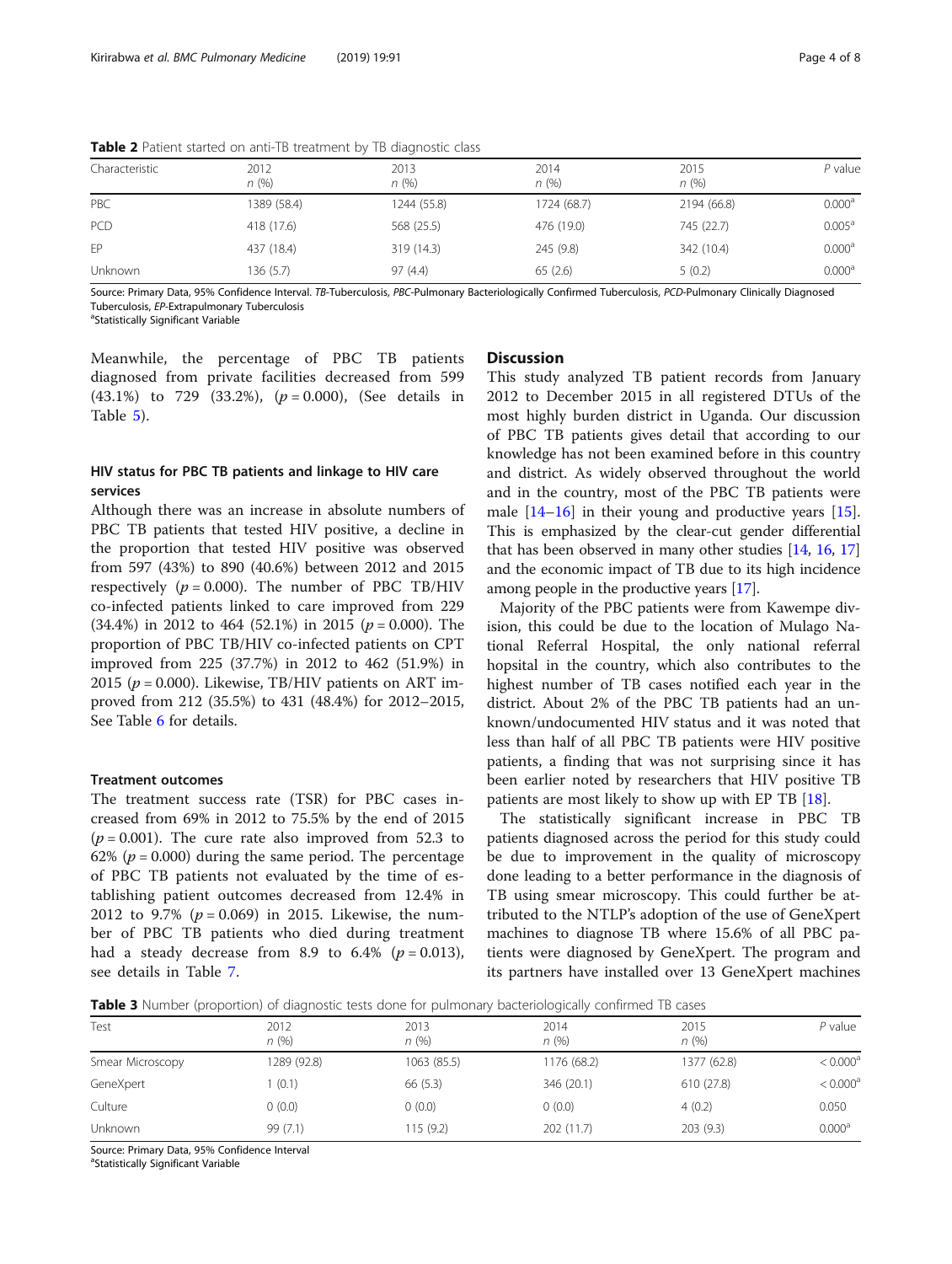| Test | 2012<br>n(%) | 2013<br>n(%) | 2014<br>n(%) | 2015<br>n(%) | $P$ value          |
|------|--------------|--------------|--------------|--------------|--------------------|
| $3+$ | 543 (42.1)   | 420 (39.5)   | 461 (39.2)   | 527 (38.3)   | 0.215              |
| $2+$ | 409 (31.7)   | 310 (29.2)   | 334 (28.4)   | 419 (30.4)   | 0.291              |
| $1+$ | 337 (26.1)   | 333 (31.3)   | 381 (32.4)   | 431 (31.3)   | 0.003 <sup>a</sup> |

<span id="page-4-0"></span>Table 4 Results of microscopy sputum examination grading by number of patients

Source: Primary Data, 95% Confidence Interval

<sup>a</sup>Statistically Significant Variable

within the district and released new guidelines in 2017 for the adoption of GeneXpert as the first diagnosis method for TB [[19\]](#page-7-0). Given that GeneXpert has a higher sensitivity than microscopy [[20](#page-7-0)], this could account for the registered increase in PBC TB pattients. It is to the knowledge of the authors of this paper that the NTLP moved forward to classify all patients that were GeneXpert positive as PBC patients [[21\]](#page-7-0) despite the fact that GeneXpert machines were in use before this decision was made. This may have affected the number of patients classified as PBC for a short period. It is worth noting that there was a significant increase in all classifications of TB within the study period.

We observed that through the study period, patients diagnosed with a  $3+$  ( $>10$ AFB) were persistently higher compared to those that were 2+ or 1+. The authors speculate that this could be caused by late diagnosis due to patient delay in seeking care, leading to an increase in the severity of infection, thus leading to more bacilli detection per length through microscopy. This possibility of total delay in seeking health care and diagnosis may contribute to unfavorable treatment outcomes [\[22](#page-7-0)]. In addition, a late diagnosis has implications on cross-transmission of TB to the rest of the population, health workers and other patients at the health centers [[23\]](#page-7-0). However, the same results when expressed as proportions for each year revealed an increase in patients being diagnosed  $1+$  compared to  $2+$  and  $3+$  by the year 2013 that may be attributed to the initiation of active case finding/TB screening using community linkage facilitators (CLFs) leading to early case detection. The contribution of active case finding/TB screening may further be realized by the general decline in proportions of 3+ PBC TB cases diagnosed through the years. This may also be explained by the fact that there were less severely sick patients reporting to the facilities making it less likely diagnose patients as 3+ PBC TB compared to

the baseline year 2012 where more severely sick patients would easily be diagnosed. Therefore, this observation could be attributed to both the use of active case finding and use of CLFs.

In Kampala, engagement of the private health provider is important in TB control. Most patients are commonly known to first seek care through private health care providers. There was a decline in PBC TB diagnoses by private facilities in 2015 that this study did not explore further. Researchers, however, speculate that this could be due to the commencement of referral of specimen from private facilities to public facilities for GeneXpert testing. Our research showed a statistically significant increase in GeneXpert testing through the years and this could have influenced the increasing trend of PBC TB patients observed during our study period. This also proved that smear microscopy alone could lead to underestimation of the burden of smear-positive pulmonary TB. More sensitive testing methods such as GeneXpert could provide a better estimate.

Over the years, there was a statistically significant increase in the number of TB/HIV co-infected PBC patients that were linked to HIV care. The proportion of PBC TB/HIV co-infected patients on CPT and ART improved from 37.7% to 51.9% and from 35.5% to 48.4% respectively. This observation could be accounted for by the emphasis on TB/HIV collaborative services by the NTLP and its partners. However, these results still reflected a low uptake of both CPT and ART. This may also be attributed to poor record keeping since many of the PBC TB/HIV co-infected patients did not have a documented status of their CPT and ART uptake.

There was an overall statistically significant improvement in cure rates and TSR throughout the study. This may be attributed to the URBAN DOTS approach that was implemented in Kampala starting 2012. There was

**Table 5** Percentage of pulmonary bacteriologically confirmed TB patients by diagnostic facility

|         | $\tilde{\phantom{a}}$ | $\tilde{\phantom{a}}$ | $\tilde{\phantom{a}}$ |              |                    |
|---------|-----------------------|-----------------------|-----------------------|--------------|--------------------|
| Test    | 2012<br>n(%)          | 2013<br>n (%)         | 2014<br>n(%)          | 2015<br>n(%) | P value            |
| Private | 599 (43.1)            | 525 (42.2)            | 713 (41.4)            | 729 (33.2)   | 0.000 <sup>a</sup> |
| Public  | 790 (56.9)            | 719 (57.8)            | 1011 (58.6)           | 1465 (66.8)  |                    |

Source: Primary Data, 95% Confidence Interval

<sup>a</sup>Statistically Significant Variable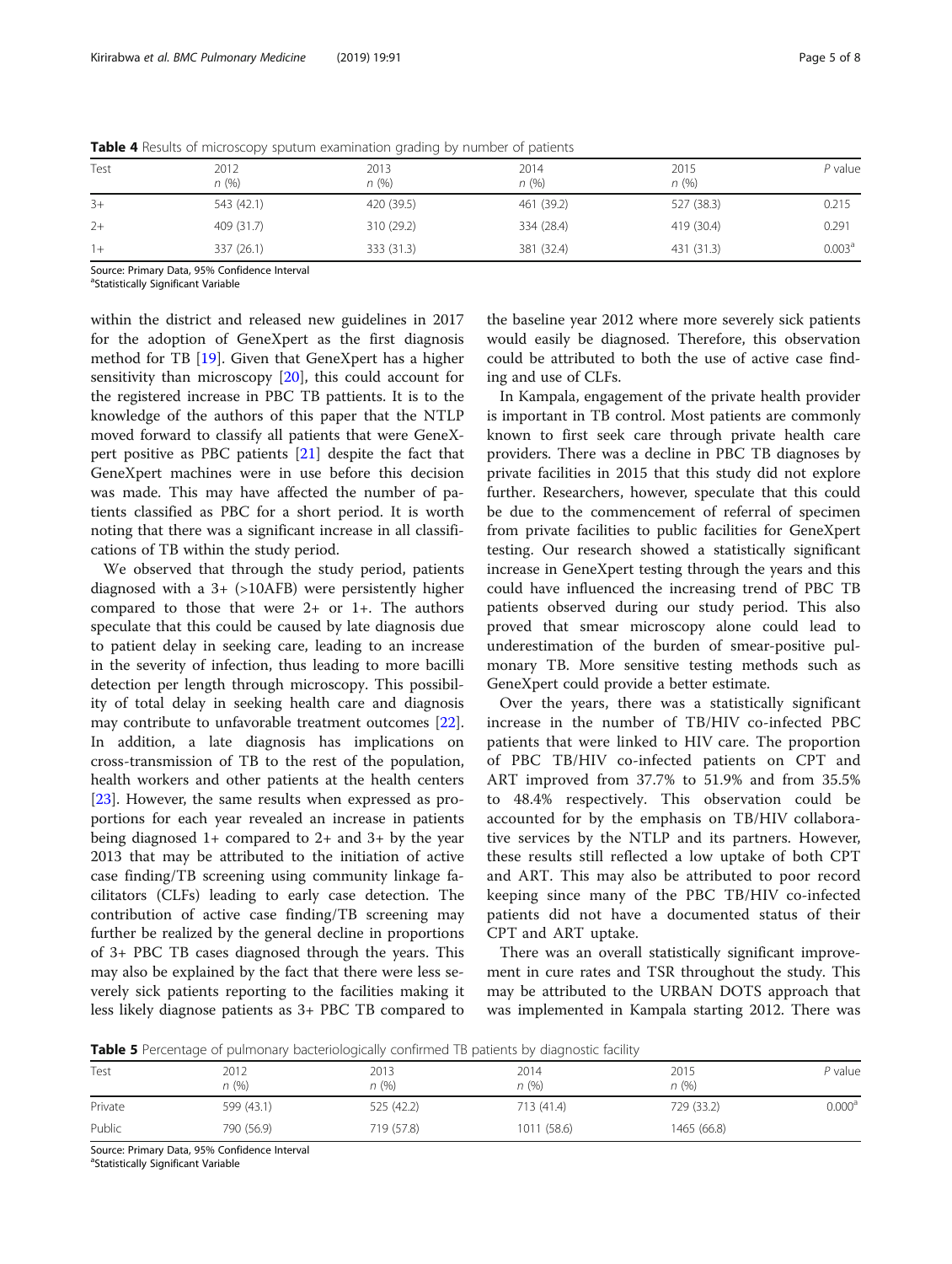| Characteristic     | 2012<br>n(%) | 2013<br>n(%) | 2014<br>n(%) | 2015<br>n(%) | $P$ value          |
|--------------------|--------------|--------------|--------------|--------------|--------------------|
| HIV Serostatus (n) | 1389         | 1244         | 1724         | 2194         |                    |
| Positive           | 597 (43.0)   | 608 (48.9)   | 782 (45.4)   | 890 (40.6)   | 0.000 <sup>a</sup> |
| Negative           | 739 (53.2)   | 620 (49.8)   | 935 (54.2)   | 1299 (59.2)  | 0.000 <sup>a</sup> |
| Unknown            | 53 (3.8)     | 16(1.3)      | 7(0.4)       | 5(0.2)       | 0.000 <sup>a</sup> |
| Linked to care     | 597          | 608          | 782          | 890          |                    |
| Yes                | 229 (34.4)   | 320 (52.6)   | 381 (48.7)   | 464 (52.1)   | 0.000 <sup>a</sup> |
| On CPT             |              |              |              |              |                    |
| Yes                | 225(37.7)    | 315 (51.8)   | 378 (48.3)   | 462 (51.9)   | 0.000 <sup>a</sup> |
| On ART             |              |              |              |              |                    |
| Yes                | 212 (35.5)   | 303 (49.8)   | 364 (46.5)   | 431 (48.4)   | 0.000 <sup>a</sup> |

<span id="page-5-0"></span>Table 6 Patients' HIV status and linkage to HIV care

Source: Primary Data, 95% Confidence Interval. HIV-Human Immunodeficiency Virus, CPT-Co-trimoxazole Preventive Therapy, ART-Antiretroviral Therapy <sup>a</sup>Statistically Significant Variable

an overall decline in death rate of PBC TB patients that was below the 10% that is reported for all TB cases. This probably meant better chances of survival for PBC TB patients compared to all clases of TB patients combined. Public DTUs reported an overall better improvement in TSR compared to private facilities even though they handled more PBC patients thus highlighting the need to bridge the public private partnership gap in TB management.

The major limitation of our study was that over 26% of all the patients that were documented to be PBCs had unknown/undocumented diagnostic test type. This improper documentation may have misclassified patients to PBC that would have otherwise been classified as clinically diagnosed. The severity of PBC patients diagnosed by GeneXpert was not explored because it was documented by most facilities either Positive or Negative only, therefore, our study could not examine this trend, yet it would have clarified a more representative trend in the severity of PBC TB among patients diagnosed by GeneXpert.

# Implication of findings

PBC TB patients are a reservoir for aerosol transmission of MTB infection and a primary emphasis on TB infection control in communities and crowded spaces. Late diagnosis of PBC TB is a likely influence on increased TB spread and the overall prevalence of TB in a population. Until this assessment, there had not been any effort made to document trends of positivity grading of PBC TB patients diagnosed in Uganda and very little of this kind of information has been shared from other findings elsewhere [\[24](#page-7-0)]. The NTLP's adoption of GeneXpert testing as the primary method of TB diagnosis for all presumptive TB patients will probably make the challenges of documentation of degree of smear positivity of PBC TB at a diagnosis more difficult due to the lack of emphasis made on the classification of GeneXpert positive results in some of the established recording tools. This may call for a revision of data collection tools and emphasis on proper recording for laboratory workers, TB clinic workers, and division supervisors.

| Table 7 Treatment outcomes for pulmonary bacteriologically confirmed TB patients from 2012 to 2015 |  |
|----------------------------------------------------------------------------------------------------|--|
|----------------------------------------------------------------------------------------------------|--|

| Outcome             | 2012<br>n(%) | 2013<br>n(%) | 2014<br>n(%) | 2015<br>n(%) | $p$ -value         |
|---------------------|--------------|--------------|--------------|--------------|--------------------|
| Total               | 1389         | 1244         | 1724         | 2194         |                    |
| Cured               | 726 (52.3)   | 743 (59.7)   | 985 (57.1)   | 1360 (62.0)  | 0.000 <sup>a</sup> |
| Completed Treatment | 233 (16.8)   | 185 (14.9)   | 233 (13.5)   | 296 (13.5)   | 0.004 <sup>a</sup> |
| <b>TSR</b>          | 959 (69.0)   | 928 (74.6)   | 1218 (70.6)  | 1656 (75.5)  | 0.001 <sup>a</sup> |
| Unfavorable         | 430 (31.0)   | 316 (25.4)   | 506 (29.4)   | 538 (24.5)   | 0.001 <sup>a</sup> |
| Died                | 123 (8.9)    | 80(6.4)      | 120(7.0)     | 140(6.4)     | $0.013^a$          |
| Failure             | 31(2.2)      | 20(1.6)      | 36(2.1)      | 40(1.8)      | 0.568              |
| Lost to follow up   | 106(7.6)     | 83(6.7)      | 126(7.3)     | 145(6.6)     | 0.363              |
| Not evaluated       | 170 (12.4)   | 133 (10.7)   | 224 (13.0)   | 213(9.7)     | 0.069              |
|                     |              |              |              |              |                    |

Source: Primary Data, 95% Confidence Interval. TSR - Treatment Success Rate

<sup>a</sup>Statistically Significant Variable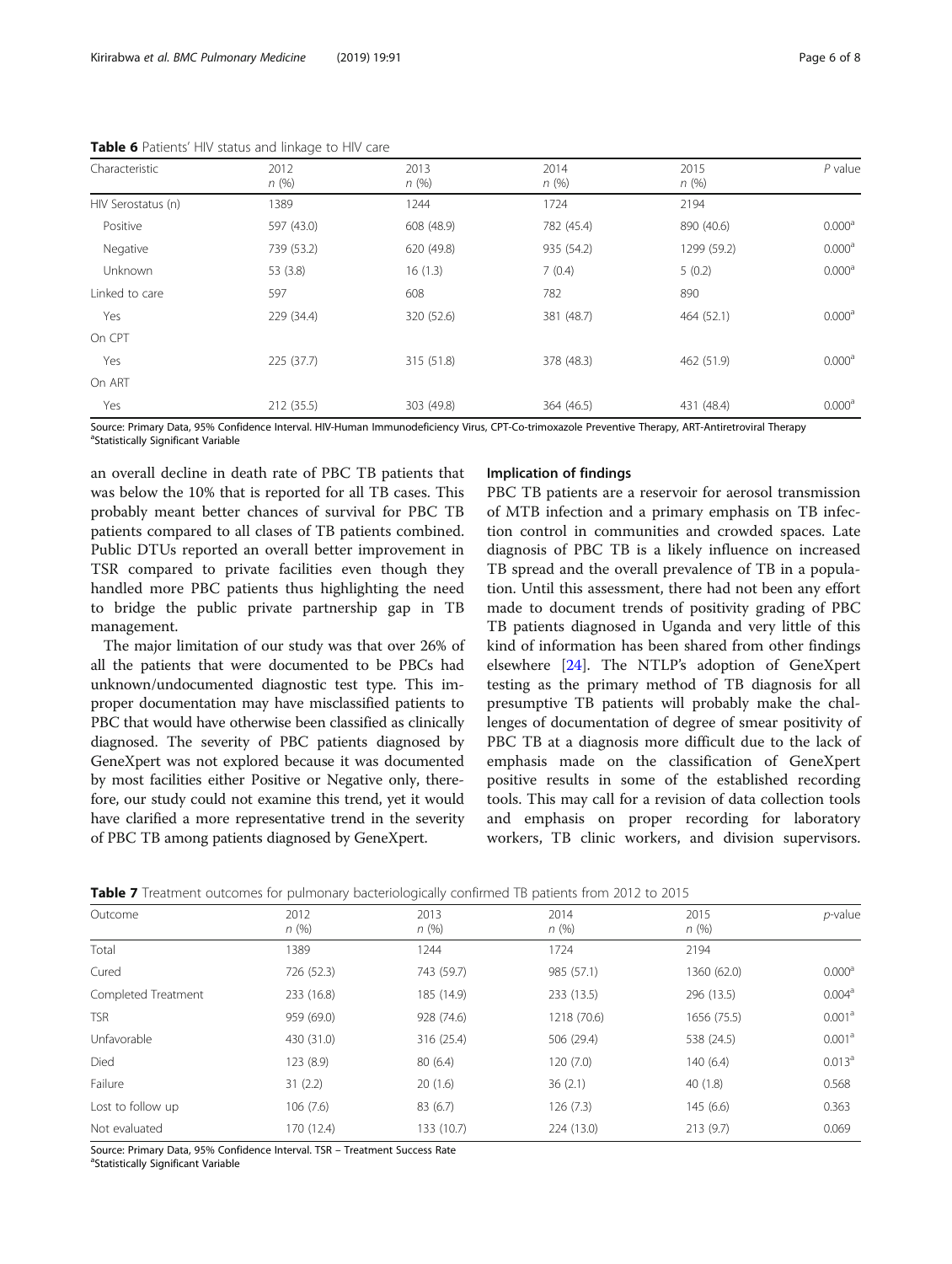<span id="page-6-0"></span>Establishment of the severity of PBC TB at diagnosis or treatment may also help guide the priority for contact tracing in limited resource settings.

# Conclusions

The study sought to analyze and profile PBC TB trends in Kampala over the study period. The proportion of PBC patients increased throughout the years under review. PBC TB patients diagnosed with smear microscopy positivity grading as 3+ consistently contributed to a higher population of those diagnosed as PBC throughout the years compared. This called to attention the consistency in the delayed seeking of care among PBC TB patients and is a stumbling block for effective TB control. We recommend a study of wider scope to estimate how many people a single PBC TB patient is likely to infect with TB per year before s/he is diagnosed and treated. This is crucial in estimating risk and developing strict policies on early detection of PBC TB in this population. GeneXpert testing was a possible contributor to the increase in PBC cases and a challenge to the relevance of microscopy in TB diagnosis [[25\]](#page-7-0). Albeit, we recommend adoption/emphasis of better results reporting options such as MTB detected low, MTB detected intermediate or MTB detected high into the national reporting tools and guidelines used by health workers. This will help capture the severity of the disease at diagnosis in the patient as well as be a marker to late diagnosis/seeking of care.

#### Abbreviations

AFB: Acid-Fast Bacillus; ART: Anti-Retroviral Therapy; CPT: Cotrimoxazole Preventive Therapy; DOTS: Directly Observed Treatment Short Course; DTU: Diagnostic and Treatment Unit; EPTB: Extrapulmonary Tuberculosis; HIV: Human Immune-deficiency Virus; MDG: Millennium Development Goal; MTB: Mycobacterium tuberculosis; MoH: Ministry of Health; NTLP: National Tuberculosis and Leprosy Program; PBC: Pulmonary Bacteriologically Confirmed Tuberculosis; PCD: Pulmonary Clinically Diagnosed Tuberculosis; TB: Tuberculosis; TSR: Treatment success rate; WHO: World Health Organisation

#### Acknowledgments

The authors are grateful for the contributions of the health care workers who filled out the health units' TB registers where data was collected; Division TB and Leprosy Supervisors who collect these data from the health facilities; and the Kampala Capital City Authority Directorate of Public Health and Environment for the administrative support provided during the study. Our thanks also go to the National TB/Leprosy Program and the National TB Reference Laboratory for their excellent partnership; the TRACK TB Project for partner coordination and technical and logistical support throughout the implementation period; the University of California at San Francisco Curry International Tuberculosis Center for technical assistance at all stages of project implementation; the AIDS Information Centre; and community support teams. Julie A. Wieland edited the paper.

#### Funding

This work did not receive any external funding.

#### Availability of data and materials

The dataset used and/or analyzed during the current study is available from the corresponding author on reasonable request.

#### Authors' contributions

CN and NKS conceived the research idea. NKS and DK development the proposal and wrote the manuscript. NKS, DK and DL finalized the data analysis, conducted final revisions of the draft. CN, DS, DAO, SN, RB, and SK assisted in proposal development, interpretation of results and contributed to the overall manuscript. SK provided guidance on design and provided revisions of the manuscript. All authors read and approved the manuscript.

#### Ethics approval and consent to participate

The assessment was conducted under the guidance and approval of the Kampala Capital City Authority. Since the study was based on records review, re-verification and re-analysis of routinely collected information and reports by Kampala Capital City Authorities [[26](#page-7-0), [27\]](#page-7-0), ethical approval was not necessary. In addition, since no patient identifying information was used, the investigators did not consider patient consent as a requirement for this study. There was no anticipated risk or benefit to the patients in the analysis of this information.

#### Consent for publication

Not applicable.

#### Competing interests

The authors declare that they have no competing interests.

#### Publisher's Note

Springer Nature remains neutral with regard to jurisdictional claims in published maps and institutional affiliations.

#### Author details

<sup>1</sup>TRACK TB Project, Management Sciences for Health, Plot 15, Princess Anne Drive, Bugolobi, Kampala, Uganda. <sup>2</sup>AIDS Information Centre (AIC), Musajja Alumbwa Road, Mengo, Kisenyi, Kampala, Uganda. <sup>3</sup>Kampala Capital City Authority (KCCA), Public Health and Environment, Plot 1-3 Sir Apollo Kaggwa Road, Kampala, Uganda.

#### Received: 7 January 2019 Accepted: 25 April 2019 Published online: 10 May 2019

#### References

- 1. Kasozi S, Clark J, Doi SAR. Intermittent versus daily pulmonary tuberculosis treatment regimens: a meta-analysis. Clin Med Res. 2015;13(3–4):117–38.
- 2. Kirirabwa NS, Kimuli D, DeJene S, Nanziri C, Birabwa E, Okello DA, et al. Response to anti-tuberculosis treatment by people over age 60 in Kampala, Uganda. Yotebieng M, editor. PLOS ONE. 2018; 13(12):e0208390.
- 3. Santos LC. Review: The Molecular Basis of Resistance in < i&qt; Mycobacterium tuberculosis</i&gt. Open J Med Microbiol. 2012;02(01):24–36.
- 4. Canada, Health Canada, Public Health Agency of Canada, Centre de la lutte contre les maladies transmissibles et les infections (Canada). Tuberculosis prevention and control in Canada - a federal framework for action. [Internet]. 2014 [cited 2017 Nov 1]. Available from: [http://epe.lac-bac.gc.ca/](http://epe.lac-bac.gc.ca/100/201/301/weekly_checklist/2014/internet/w14-25-U-E.html/collections/collection_2014/aspc-phac/HP40-89-2013-eng.pdf) [100/201/301/weekly\\_checklist/2014/internet/w14-25-U-E.html/collections/](http://epe.lac-bac.gc.ca/100/201/301/weekly_checklist/2014/internet/w14-25-U-E.html/collections/collection_2014/aspc-phac/HP40-89-2013-eng.pdf) [collection\\_2014/aspc-phac/HP40-89-2013-eng.pdf](http://epe.lac-bac.gc.ca/100/201/301/weekly_checklist/2014/internet/w14-25-U-E.html/collections/collection_2014/aspc-phac/HP40-89-2013-eng.pdf)
- 5. Liu JJ, Yao HY, Liu EY. Analysis of factors affecting the epidemiology of tuberculosis in China. Int J Tuberc Lung Dis Off J Int Union Tuberc Lung Dis. 2005 Apr;9(4):450–4.
- 6. World Health Organization. Global tuberculosis report 2016.
- 7. Alison J. Rodger M, Toole, Lalnuntluangi B. DOTS-based tuberculosis treatment and control during civil conflict and an HIV epidemic, Churachandpur District, India. Bulletin of the World Health Organization 2002;80:451–456 [Internet]. 2002; Available from [http://www.who.int/](http://www.who.int/bulletin/archives/80(6)451.pdf) [bulletin/archives/80\(6\)451.pdf](http://www.who.int/bulletin/archives/80(6)451.pdf)
- 8. Adatu F, Odeke R, Mugenyi M, Gargioni G, McCray E, Schneider E, et al. Implementation of the DOTS strategy for tuberculosis control in rural Kiboga District, Uganda, offering patients the option of treatment supervision in the community, 1998-1999. Int J Tuberc Lung Dis Off J Int Union Tuberc Lung Dis. 2003 Sep;7(9 Suppl 1):S63–71.
- 9. Ministry of Health, Uganda. Uganda NTLP Revised National Strategic Plan 2015/16–2019/20 [Internet]. 2017. Available from: file [http://health.go.ug/](http://health.go.ug/sites/default/files/Revised%20NTLP-Stragetic%20Plan%20%282015-2020%29_25th%20Jul2017%20final.pdf) [sites/default/files/Revised%20NTLP-Stragetic%20Plan%20%282015-2020%29\\_](http://health.go.ug/sites/default/files/Revised%20NTLP-Stragetic%20Plan%20%282015-2020%29_25th%20Jul2017%20final.pdf) [25th%20Jul2017%20final.pdf](http://health.go.ug/sites/default/files/Revised%20NTLP-Stragetic%20Plan%20%282015-2020%29_25th%20Jul2017%20final.pdf).